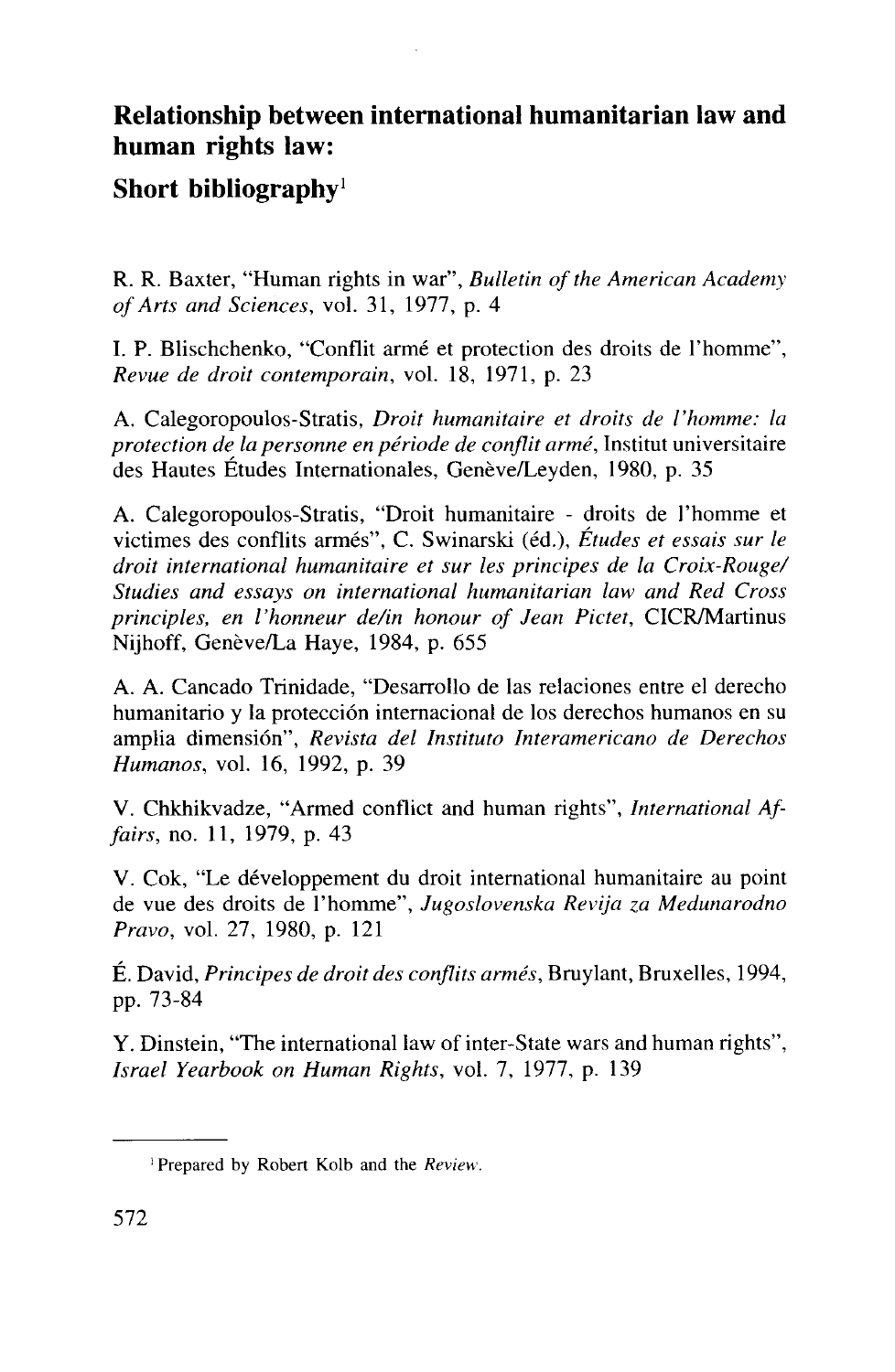L. Doswald-Beck/S. Vite, "Le droit international humanitaire et le droit des droits de l'homme", *RICR,* n° 800, mars-avril 1993, p. 99

L. Doswald-Beck/S. Vite, "International humanitarian law and human rights law", *IRRC,* No. 293, March-April 1993, p. 94

L. Doswald-Beck/S. Vite, "El derecho internacional humanitaria y el derecho de los derechos humanos", *RICR, n°* 116, marzo-abril de 1993, p. 99

G.I.A.D. Draper, "The relationship between the human rights regime and the law of armed conflict", *Israel Yearbook on Human Rights,* vol. 1,1971, p. 191

A. Durand, "La notion des droits de l'homme chez les fondateurs de la Croix-Rouge", RICR, n° 773, septembre-octobre 1988, p. 452

A. Durand, "Human rights as perceived by the founders of the Red Cross", *IRRC,* No. 266, September-October 1988, p. 435

A. Durand, "La nocion de derechos humanos en el pensamiento de los fundadores de la Cruz Roja", *RICR,* n°89, septiembre-octubre de 1988, p. 458

A. Eide, "The laws of war and human rights — Differences and convergences", in C. Swinarski (ed.), *Etudes et essais sur le droit international humanitaire et sur les principes de la Croix-Rouge/Studies and essays on international humanitarian law and Red Cross principles, en Vhonneur* de/in honour of Jean Pictet, CICR/Martinus Nijhoff, Genève/La Haye, 1984, p. 675

M. El Kouhenne, *Les garanties fondamentales de la personne en droit humanitaire et les droits de l'homme,* Dordecht/Boston/Lancaster, 1986

L.C. Green , "The contemporary law of armed conflict and the protection of human rights", in G. Le Gall (ed.), *Civil liberties in Canada, entering the 1980s,* Toronto, 1982, p. 166

E. Greppi, "Diritto intemazionale umanitario dei conflitti armati e diritti umani: profili di una convergenza", *La Comunita Intemazionale,* Vol. LI, 1996, p. 473

S. Junod, "Les droits de l'homme et le Protocole II", *RICR,* n° 743, septembre-octobre 1983, p. 254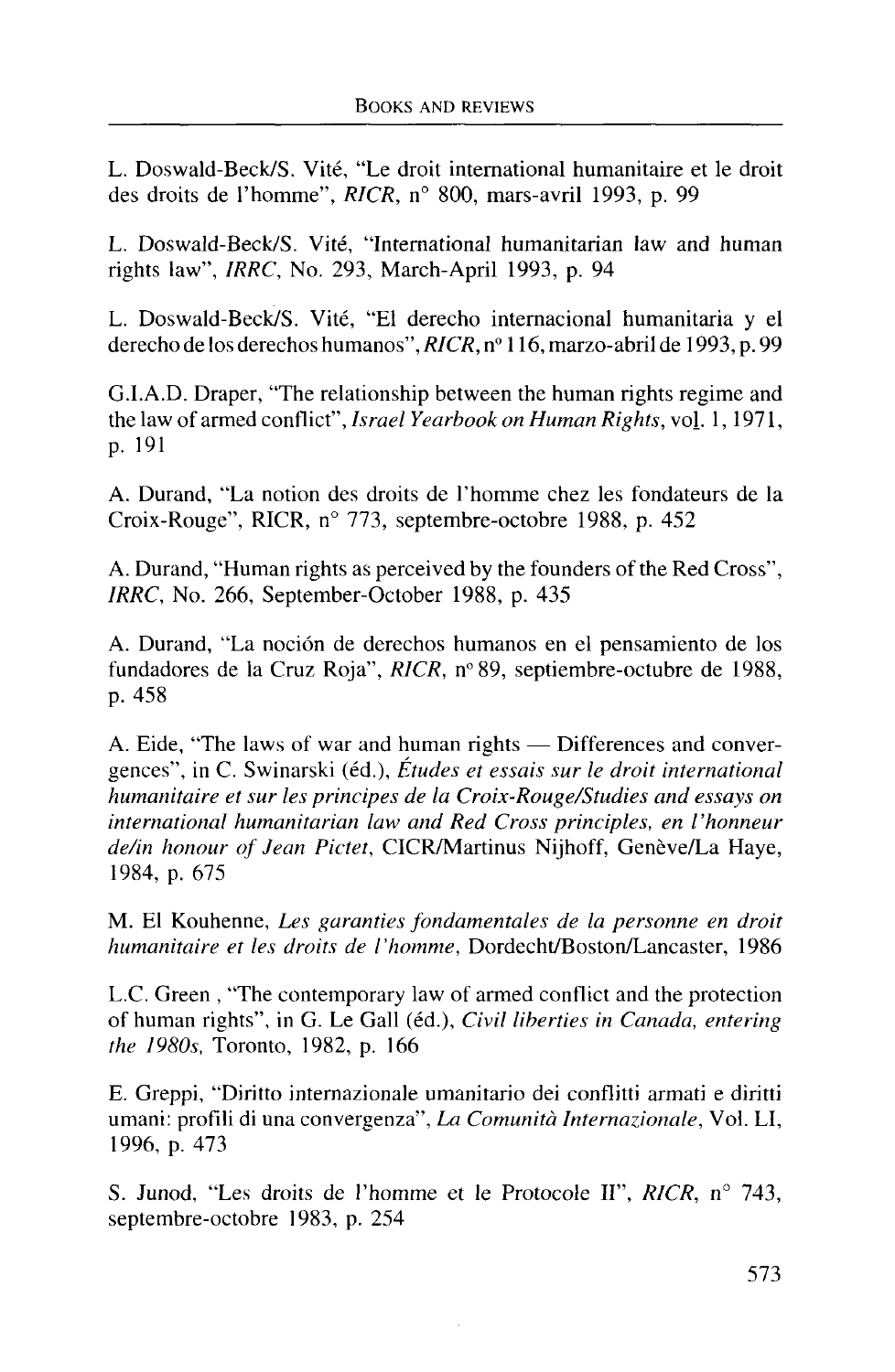S. Junod, "Human Rights and Protocol II", *IRRC,* No. 236, September-October 1983, p. 246

S. Junod, "Los derechos humanos y el Protocolo II", *RICR,* n° 59, septiembre-octubre de 1983, p. 258

J.G. Lossier, "La Croix-Rouge et la Declaration universelle des droits de 1'homme", *RICR,* n° 364, mars 1949, p. 259

S. McBride, "Human rights in armed conflict: The inter-relationship between the humanitarian laws and the law of human rights", *The Military Law and Law of War Review,* vol. 9, 1970, p. 373

G. Melander, "International humanitarian law and human rights", *Scandinavian Studies in Law,* vol. 29, 1985, p. 137

H. Meyrowitz, "Le droit de la guerre et les droits de 1'homme", *Revue du droit public et de la science politique en France et a I'etranger,* vol. 88, 1972, p. 1095

A. Migliazza, "L'évolution de la réglementation de la guerre à la lumière de la sauvegarde des droits de 1'homme", *RCADI,* vol. 137, 1972-III, p. 143

M. Mushkat, "The development of international humanitarian law and the law of human rights", *German Yearbook of International Law,* vol. 21, 1978, p. 150

K. Obradovic, "Les droits de 1'homme sont-ils actuellement le fondement du droit des conflits armes?", *Jugoslovenska Revija za Medunarodno Pravo,* vol. 35, 1988, p. 41

K.J. Partsch, "Human rights and humanitarian law", *Encyclopedia of Public International Law,* vol. 2, 1995, p. 910.

C. Pilloud, "La Déclaration universelle des droits de l'homme et les Conventions internationales protegeant les victimes de la guerre", *RICR,* n° 364, mars 1949, p. 252

R. Quentin-Baxter, "Human rights and humanitarian law — confluence or conflict?", *Australian Yearbook of International Law,* vol. 9, 1985, p. 94